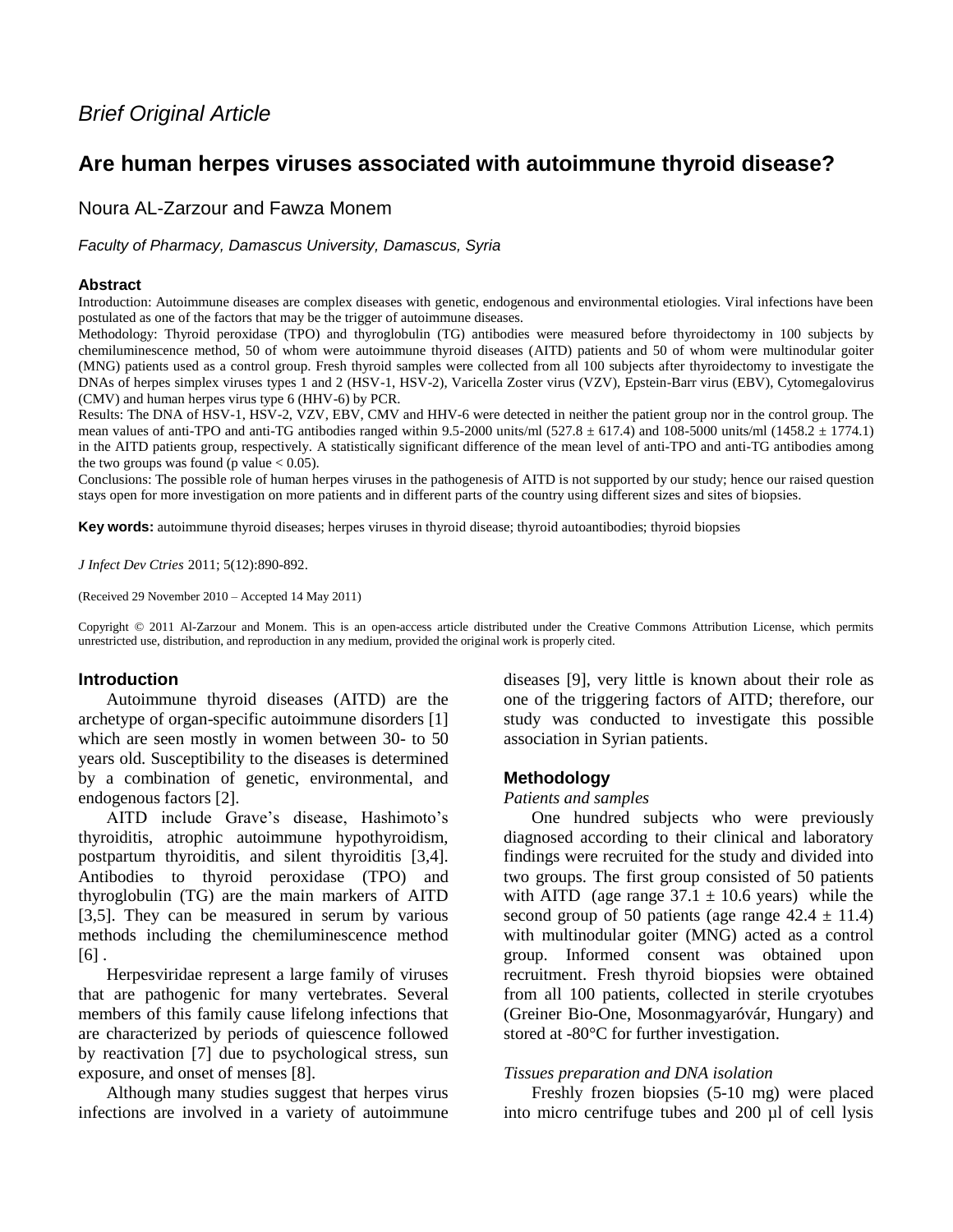solution (Gentra, Plymouth, MI, USA) was added. DNA was isolated using the QIAamp blood mini kit (Qiagen, Valencia, CA, USA) according to the manufacturer's instructions after modifying the elution buffer volume to 50 µl.

To assess the quality (adequacy) of isolated DNA, we performed two procedures: (1) Using a NanoDrop ND-1000 UV-Vis Spectrophotometer (NanoDrop Technologies Inc, Wilmington, DE, USA), the quality of isolated DNA was determined by the ratio of 260/280 nm, and the quantity by absorbance at 260 nm; (2) A 769-bp fragment of cellular beta-globin gene was amplified for each sample by real-time PCR using the FastStart DNA Master Hybridization Probes kit (Roche Diagnostics, Penzberg, Germany) on a LightCycler Instrument (Roche Applied Science, Penzberg, Germany) according to the laboratory developed method. The reaction mix was composed of 0.5 µM primers (forward primer: TAAgCCAgTgCCAgAAgAgCC; reverse primer: ATCATTCgTCTgTTTCCCATTCTAAAC [10]; TIB Molbiol, Berlin, Germany), 0.2 µM probes (FLprobe: CCCTTggACCCAgAggTTCTTTgAgTCCT-FL; LC-Red-Probe: LC-Red640- TggggATCTgTCCACTCCTgATgCTgTTATg-p [11]; TIB Molbiol, Berlin, Germany), and 3 mM  $MgCl<sub>2</sub>$  in a final reaction volume of 10 µl. Cycling conditions were initiated by an activation step at 95°C for 10 minutes, followed by 45 cycles of

denaturation at 95°C for 10 seconds, annealing at 59°C for 10 seconds with data acquisition and extension at 72°C for 32 seconds. Data analysis was performed at channel F2.

## *PCR*

PCR was performed for amplification of herpes simplex viruses type 1 and type 2 (HSV-1, HSV-2), Varicella Zoster virus (VZV), Epstein Barr virus (EBV), cytomegalovirus (CMV) and human herpes virus type 6 (HHV-6) DNAs using the Herpes Consensus Generic kit (Argene, Verniolle, France). The primers sets were targeted to a conserved region in the DNA polymerase gene of these herpesviruses. DNA was amplified and detected alternately according to the manufacturer's instructions.

## *Real-time PCR*

Real-time PCR was performed to detect HSV-1 and HSV-2 in the AITD patients' biopsies using a LightCycler HSV 1/2 Detection kit (Roche

Diagnostics, Penzberg, Germany) according to the manufacturer's instructions.

### *Serological tests*

Anti-TPO and anti-TG antibodies titers were measured in the serum of all 100 subjects using the Liaison Anti-TPO kit (DiaSorin, Saluggia, Italy) for anti-TPO assay with normal values ranging from 0- 16 unit/ml and the Liaison Anti-Tg kit (Diasorin, Italy) for anti-TG assay with normal values ranging from 5-100 units/ml according to the manufacturer's instructions.

### *Statistical study*

Significant differences were assessed by the Sign test and a P value  $< 0.05$  was considered significant.

## **Results**

### *Quality of DNA*

Absorbance at 260 nm of extracted DNA of all tested samples measured between 70-500 ng/µl, and 260/280 ratios ranged from 1.7 to 1.9. Amplified beta globin gene was detected in all investigated samples.

### *Detection of herpes viruses genome by PCR*

The DNA of HSV-1, HSV-2, VZV, EBV, CMV and HHV-6 were undetectable in all 100 samples.

### *Amplification of HSV-1 and HSV-2 by real-time PCR*

The DNA of HSV-1 and HSV-2 were undetectable in all 50 specimens of AITD patients.

## *Serological tests*

The mean value of anti-TPO antibodies ranged from 9.5 to 2000 units/ml  $(527.8 \pm 617.4)$  in the AITD group, and 0 to 26 units/ml  $(4.84 \pm 5.14)$  in the control group. The mean value of anti-TG antibodies ranged from 108-5000 units/ml  $(1458.2 \pm 1774.1)$  in the AITD patients group, and ranged from 5-102 units/ml  $(13.4 \pm 16.7)$  in the control group. Statistically significant differences in the mean values of anti-TPO antibodies and anti-TG antibodies were found between the two groups ( $P = 0.000$ ).

Anti-TPO antibodies were positive in 39 out of 50 (78%) AITD patients compared to 3 out of 50 (6%) non-autoimmune thyroid disease (MNG) patients. Anti-TG antibodies were positive in 28 out of 50 (56%) AITD patients compared to 2 out of 50 (4%) MNG patients.